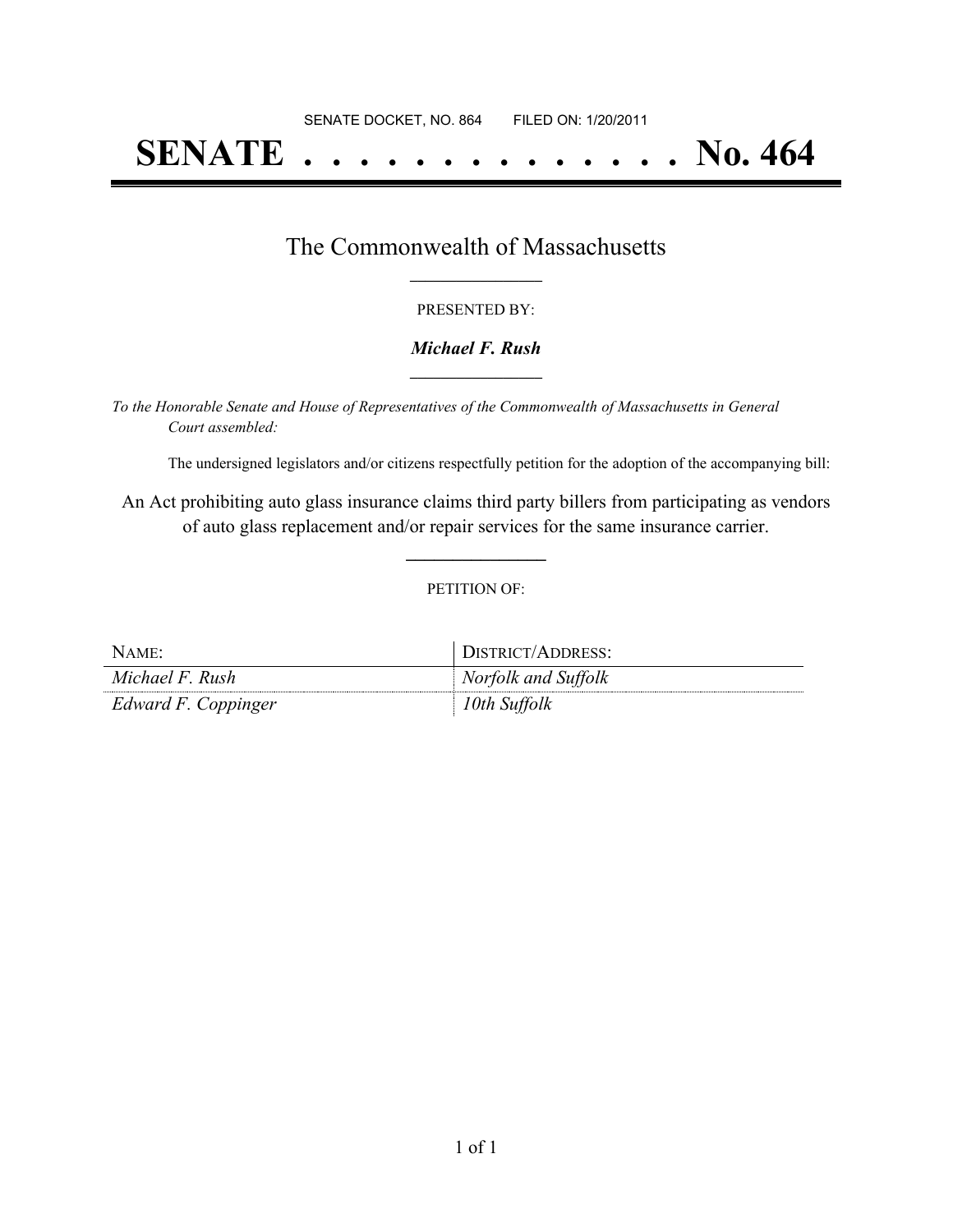# SENATE DOCKET, NO. 864 FILED ON: 1/20/2011 **SENATE . . . . . . . . . . . . . . No. 464**

By Mr. Rush, a petition (accompanied by bill, Senate, No. 464) of Michael F. Rush and Edward F. Coppinger for legislation to prohibit auto glass insurance claims third party billers from participating as vendors of auto glass replacement and/or repair services for the same insurance carrier. Financial Services.

## The Commonwealth of Massachusetts

**\_\_\_\_\_\_\_\_\_\_\_\_\_\_\_ In the Year Two Thousand Eleven \_\_\_\_\_\_\_\_\_\_\_\_\_\_\_**

An Act prohibiting auto glass insurance claims third party billers from participating as vendors of auto glass replacement and/or repair services for the same insurance carrier.

Be it enacted by the Senate and House of Representatives in General Court assembled, and by the authority *of the same, as follows:*

1 SECTION 1. Notwithstanding any provisions of any general or special law to the contrary, no company which serves as a third-party biller for a particular insurance company, whether a carrier or an agency, may additionally provide auto glass replacement and/or repair services for such insurance company, whether under its own business entity that it is related to, by either stock ownership, license agreement, franchise agreement, or such ownership by any direct family relative. A third-party biller shall be defined as any person or company who processes, pays or monitors the payment of auto glass claims on behalf of an insurance carrier or insurance agency. 9 SECTION 2 All third-party billers of auto glass claims, or any other party that

10 answers telephone calls from telephone numbers advertised or prescribed by insurance carriers or 11 agents for the purpose of reporting auto glass claims by policyholders or glass companies, must 12 disclose, either by recorded message or live voice from a script at the outset of each telephonic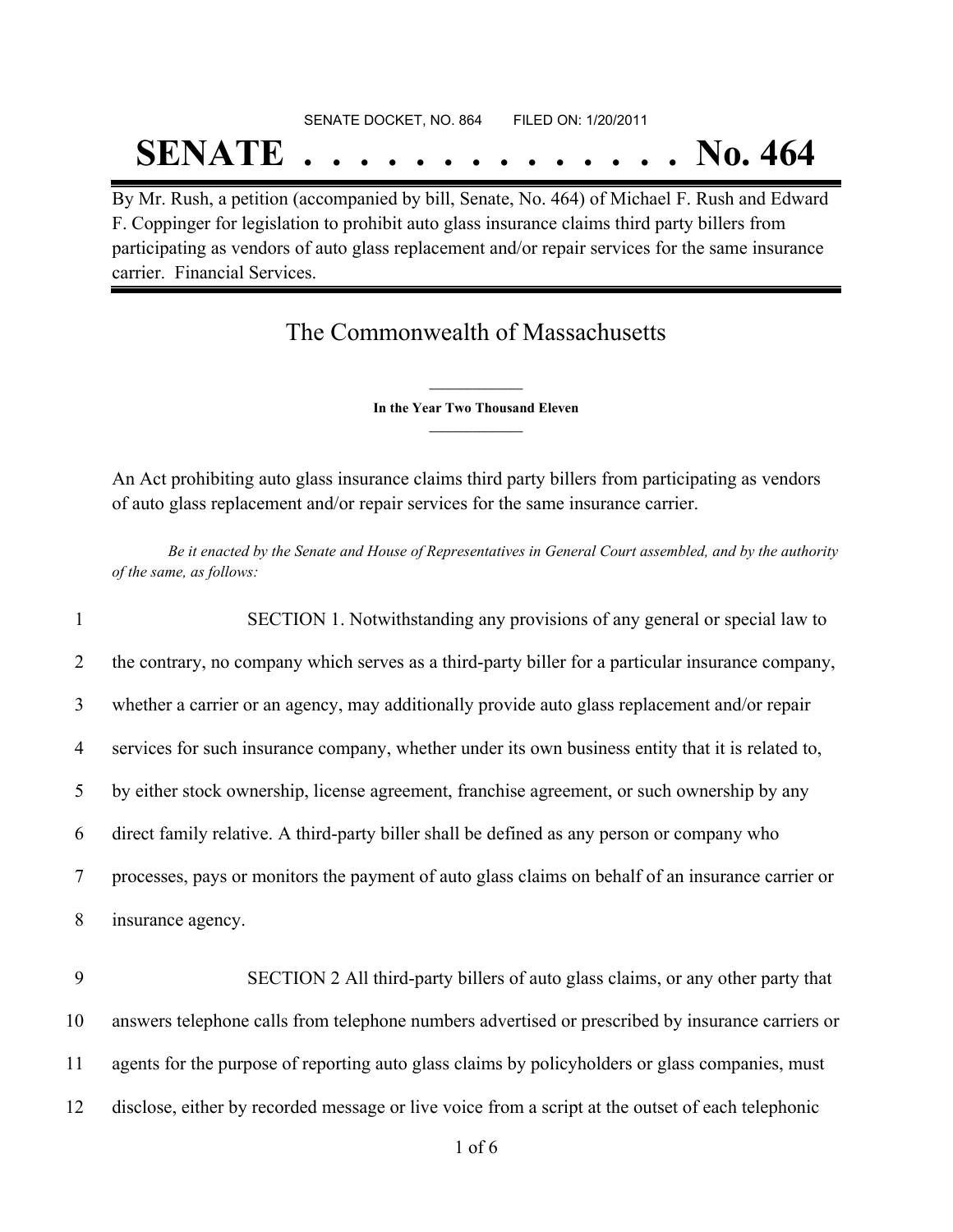interaction, that the person is not a direct employee of the insurance carrier or insurance agent, and that such third-party biller company is not a subsidiary or division of the insurance carrier or insurance agent.

16 SECTION 3. All third-party billers of auto glass claims must ask in clear language if the policyholder or caller would like to use a particular auto glass company. Such question must be asked before the name of any auto glass service provider company shall be mentioned. If the policyholder or caller mentions the name of any auto glass service company, such mention shall constitute "customer choice," and the name of no other auto glass service company shall be introduced by the person or automated voice during the entirety of the telephonic interaction. In the course of, or following a policyholder's call to report an insurance claim for auto glass loss or damage, no third-party biller may authorize any employee or independent contractor to forward any information gathered during such call, including but not limited to the name of the policyholder, the year, make and model of the policyholder's vehicle, and the location of said vehicle, to any glass company other than the glass services company with which the claim fulfillment has been agreed to and scheduled with, between the policyholder and the third-party biller. Such methods of forwarding policyholder information shall include, but not be limited to, telephonic links, direct telephone calls, transmission by facsimile, transmission by electronic mail, or any other method.

31 SECTION 4. Privacy of Proprietary Customer Information.

32 No third-party biller and/or auto insurance carrier shall forward to any policyholder any letter or notification that said policyholder's claim for auto glass loss or damage was settled for a price that exceeded the expressed or inferred price, by any auto glass service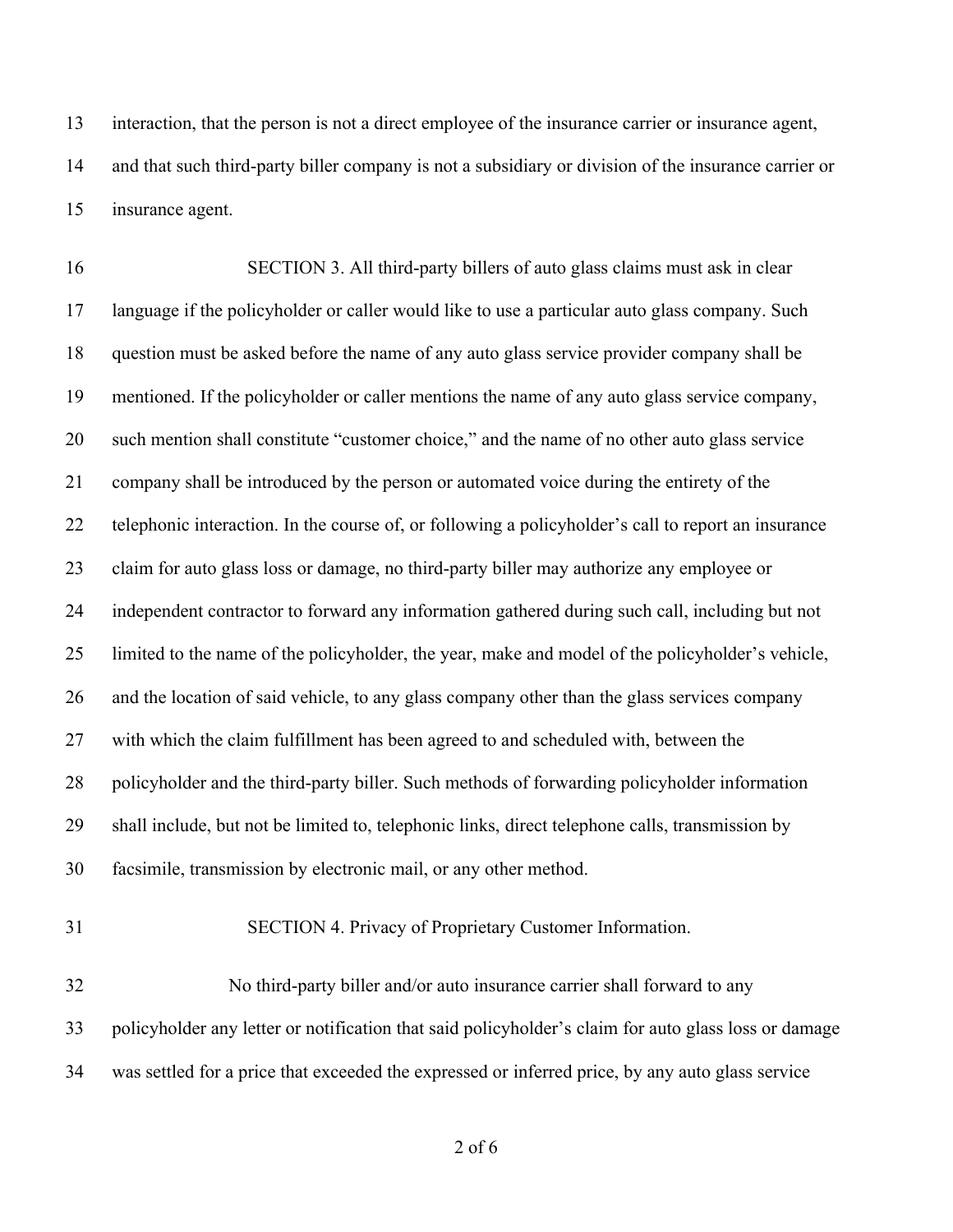company, unless such price, in fact, did exceed said expressed or inferred price in effect at the time of such claim settlement. Further, no auto glass service company shall receive and/or utilize any information gathered by a third-party biller, in the administration of its responsibilities to issue verification of auto glass loss or damage claims, for its use in any marketing efforts, to discredit and/or disparage any trade practices of any other auto glass service company, expressed or implied, and enter into its database any vital information of any claimant for any future use.

41 SECTION 5. No employee or independent contractor of any third-party biller of auto glass claims, insurance carrier, and/or insurance agency shall offer any information regarding the quality of workmanship, warranties and/or guarantees, or any possibility of additional costs to the insured during any telephonic interaction, unless the employee or independent contractor holds a permanent license as an insurance adjuster or auto damage appraiser in the Commonwealth of Massachusetts, and that such license is in full force at the time of the telephonic interaction. In the event that such employee or independent contractor holds a permanent license as an insurance adjuster or auto damage appraiser in the Commonwealth, and duly discloses the license number to the caller, the information concerning workmanship, warranties and/or guarantees, or the possibility of additional costs to the insured by any specific auto glass service provider must be based on verifiable facts, duly noted, held in electronic information systems, and accountable for substantiation to the person holding such license.

54 SECTION 6. All third-party billers providing any auto glass claims-related services to insurance companies that offer policies of insurance in the Commonwealth of Massachusetts shall file annually on March 31st with the Office of the Insurance Commissioner, all auto glass claims-related contracts in force with each specific insurance company, either

of 6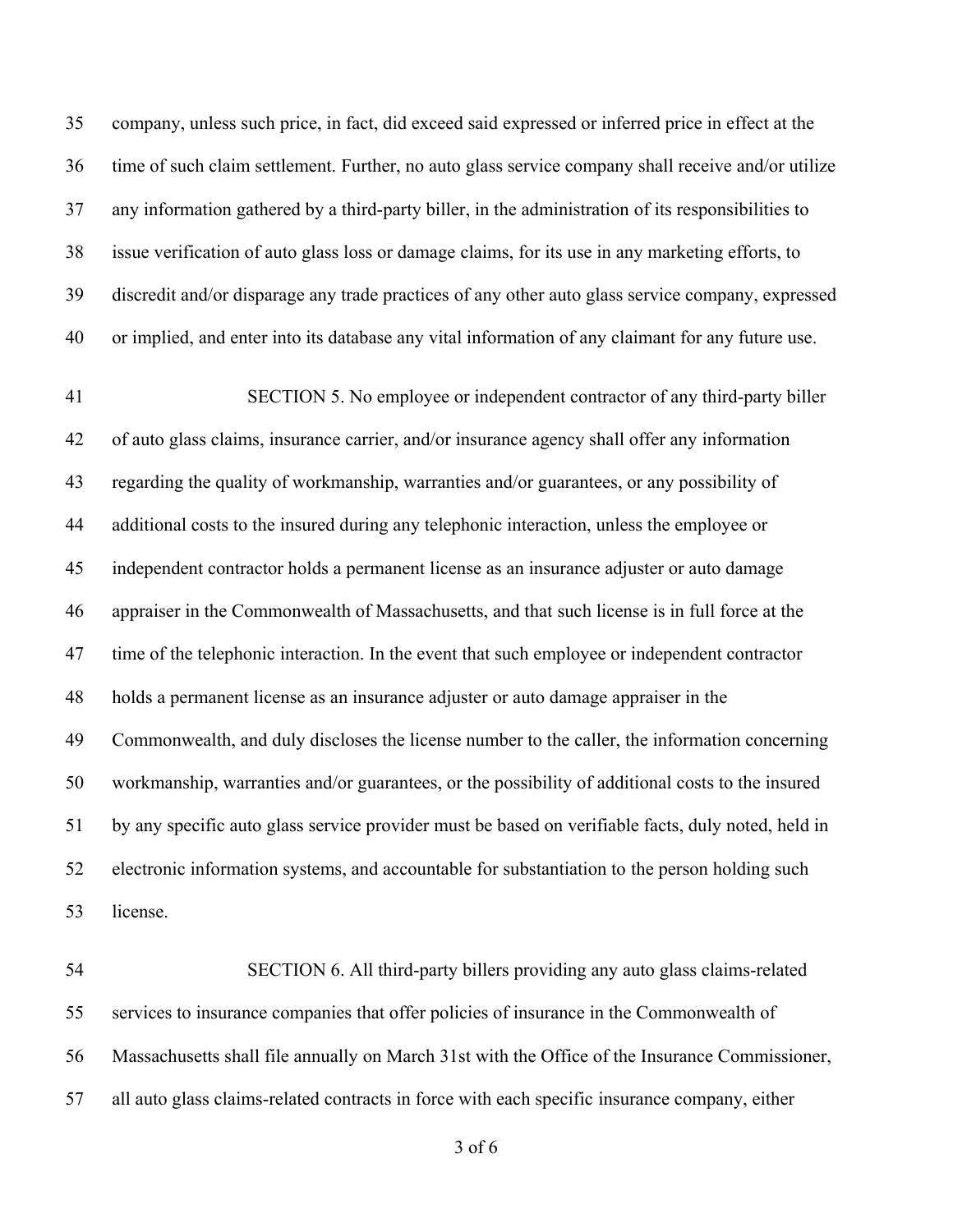carriers or producers, which delineate the provisions of the business relationship, excluding the amount of payment and/or consideration provided for third-party billing services. The Commissioner of the Division of Insurance shall promulgate rules and regulations for the administration and enforcement of this section, and shall create and make available all required forms for such reports.

63 SECTION 7. Each violation of Section 1 of this act shall result in a fine of \$1,000.00, to be paid by the insurance carrier or insurance agency that utilizes the services of a third-party biller. Each glass claim completed in contradiction with the letter and/or intent of Section 1 shall constitute one violation. Allegations of violations shall be reported to the Office of the Insurance Commissioner who shall have the authority to levy such fine(s). Such fines shall be collected by the Division of Insurance and deposited in a retained revenue account to be used by the division to carry out the enforcement of this act. Furthermore, the Division of Insurance shall create and make available forms for reporting such violations of this section. Any violations Section 1 are subject to the provisions of Chapter 93A.

72 SECTION 8. Each violation of Section 2, Section 3, and/or Section 5 of this act, shall result in a fine of \$500.00, to be paid by the third-party biller or other offending company or person. Each glass claim completed in contradiction with the letter and/or intent of Section 1 shall constitute one violation of Section 2, Section 3, and/or Section 5 of this act. Allegations of violations shall be reported to the Office of the Insurance Commissioner who shall have the authority to levy such fine(s). Such fines shall be collected by the Division of Insurance and deposited in a retained revenue account to be used by the division to carry out the enforcement of this act. Furthermore, the Division of Insurance shall create and make available

of 6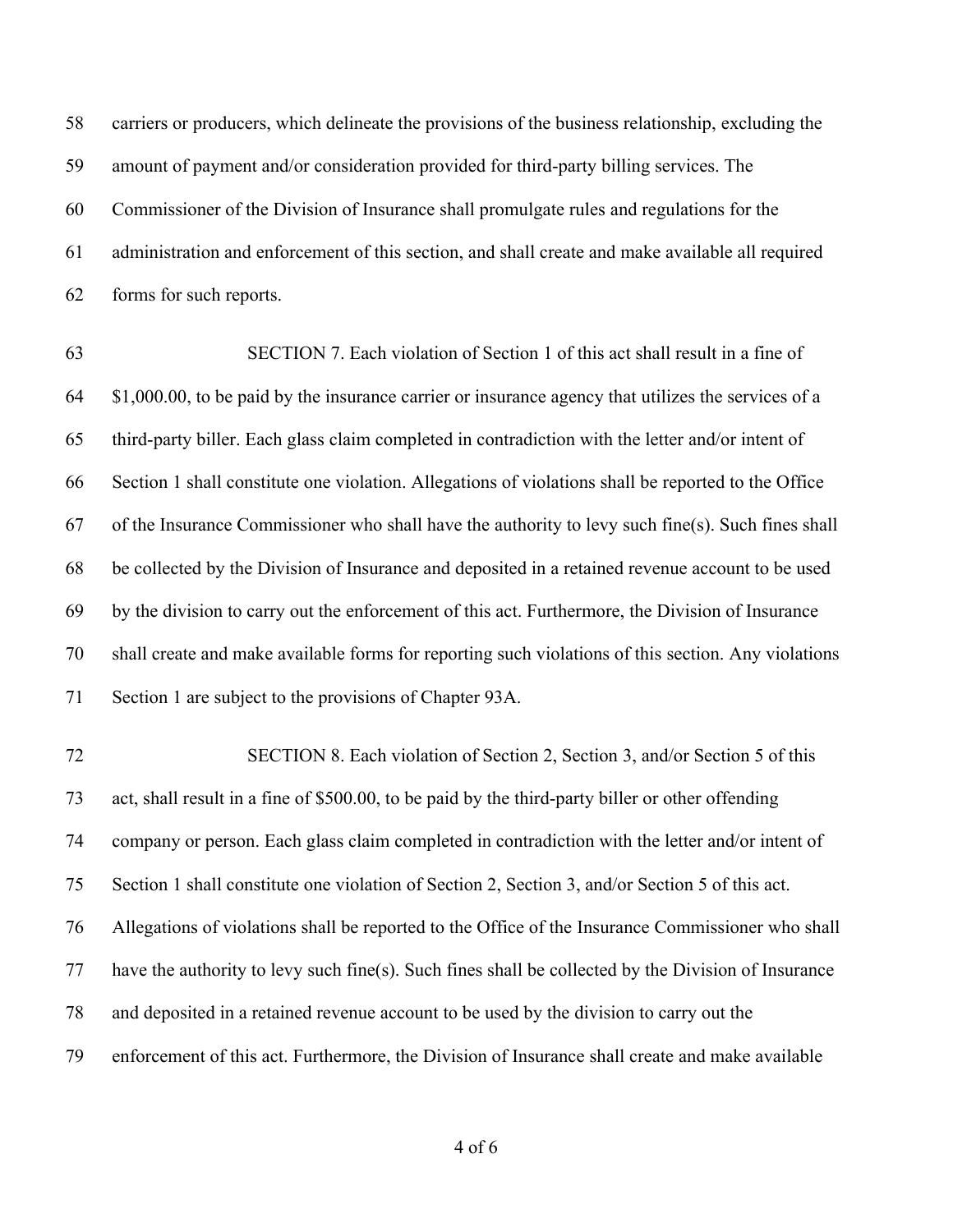forms for reporting such violations of each of these sections. Any violations Section 2, Section 3, and/or Section 5 are subject to the provisions of Chapter 93A.

82 SECTION 9. Each violation of Section 4 shall result in a fine of not less than \$1,000.00, to be paid by the insurance carrier or insurance agency that utilizes the services of a 84 third-party biller. Each glass claim completed in contradiction with the letter and/or intent of Section 4 shall constitute one violation. Allegations of violations shall be reported to the Office of the Insurance Commissioner who shall have the authority to levy such fine(s). Such fines shall be collected by the Division of Insurance and deposited in a retained revenue account to be used by the division to carry out the enforcement of this act. Furthermore, the Division of Insurance shall create and make available forms for reporting such violations of this section. Any violations Section 4 are subject to the provisions of chapter 93A.

91 SECTION 10. Each violation of Section 6 of this act shall result in a fine of not less than \$5,000.00 per incident. Failure to file the statement of ownership shall constitute one incident. Failure to file an agreement and/or agreements with one insurance company or insurance agency also shall constitute one incident. Failure of any third-party biller to file three or more statements of ownership and/or agreements during one filing period may be deemed a pattern of non-compliance, at the sole discretion of the Commissioner of Insurance. In the event the Commissioner deems that a pattern of non-compliance exists, then the Commissioner shall forthwith send notice of such pattern of non-compliance to the third-party biller and send an additional copy of such notice to any insurance company and/or insurance agency that is known to utilize the services of such third-party biller. During the thirty (30) days immediately following such notice to the third-party biller, such third-party biller shall have the opportunity to submit all filings listed in the notice. If the third-party biller does not submit appropriate and

of 6